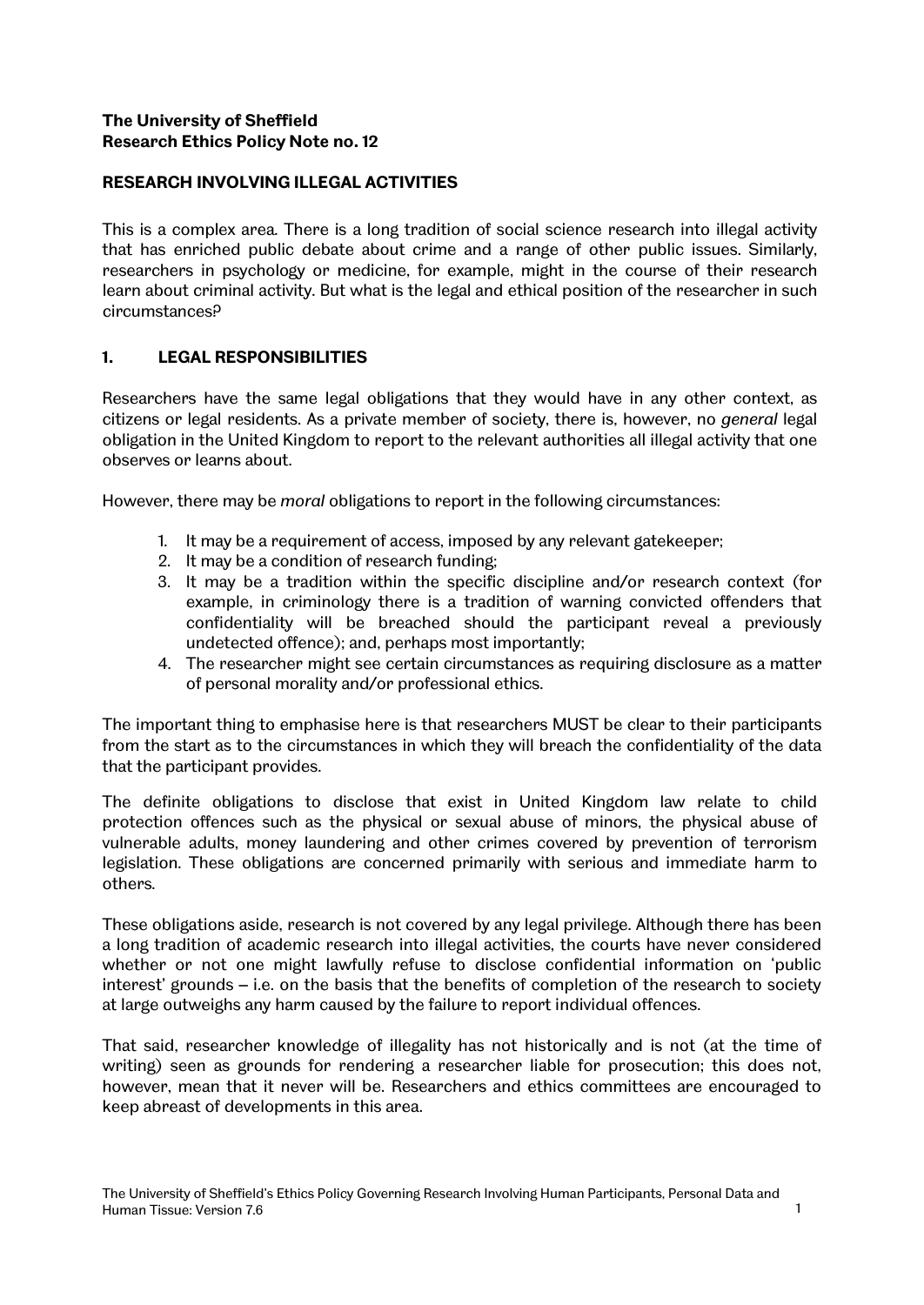Lastly, it should be remembered that there is a huge difference in the evidential standards of social science research, for example, and the sterner demands of a court of law, particularly in criminal proceedings. Unless a researcher has actually seen an offence being committed, or can offer other hard proof of criminality - such as knowledge of the location of proscribed drugs, illegal weapons or stolen goods, for example - then most information that is garnered as research data would probably fall into the category of hearsay, if tested in court. At best it would be likely to be considered as 'intelligence' rather than admissible evidence.

Disclosure to the Police would only generally be useful for the prosecution of the (alleged) offender-participant if it led to the discovery of clearer evidence of criminal wrongdoing, and the researcher (and ethics committee) in question ought to:

- 1. Factor this into any decision as to when to breach confidentiality; and
- 2. Ensure that prospective participants are fully informed of the circumstances in which confidentiality will be breached, and what the researcher will do to avoid having to disclose confidential information, as mentioned above.

## **2. RESPONSIBILITIES TO THE UNIVERSITY**

As employees of the University of Sheffield, researchers have a professional duty to refrain from doing anything that would bring the University into disrepute. However, the issue of disrepute is neither obvious nor straightforward. What counts as 'disrepute' is not settled, and will depend very much upon the individual circumstances of the research project in question. These issues are particularly emphasised by research into illegal activities, such as 'joy-riding' and drug dealing. On the one hand, the value of understanding these forms of criminality more fully, and the concomitant utility of such research for those drafting better laws or designing more effective policies, is likely to boost the perceived value of the research, and thus the reputability of the University. However, on the other hand, if such research seems to condone the activity in question, either for the duration of the project or in general, then that could be seen as research tending to bring the University into disrepute. The issue, in other words, is very much a matter of context, and is often in the eye of the beholder.

The researcher and their host department ought to be very clear, and very careful, about making claims using data drawn from illegal activities. Researchers should generally refrain from: (a) participating in illegal activities themselves, and (b) encouraging others to participate in illegal activities, for the purposes of providing research data.

#### **3. SUMMARY POLICY AND GUIDANCE**

As a general principle, researchers, as University employees and as citizens or legal residents of the United Kingdom, have a responsibility to report to the relevant authorities any actions or planned actions, discovered during the course of research, which they believe are likely to result in serious and immediate harm to others. Beyond that, however, much will depend upon a researcher's own moral compass and judgment.

Researchers have responsibilities to participants, too, as outlined in this Policy. Participation in research should not place people in greater hazard than they would otherwise be. Researchers should, if they anticipate that they may become aware of illegality, tell actual and potential research participants about the requirements of the Policy, as spelled out above, and about the nature and limits of whatever confidentiality they feel they can offer. This should